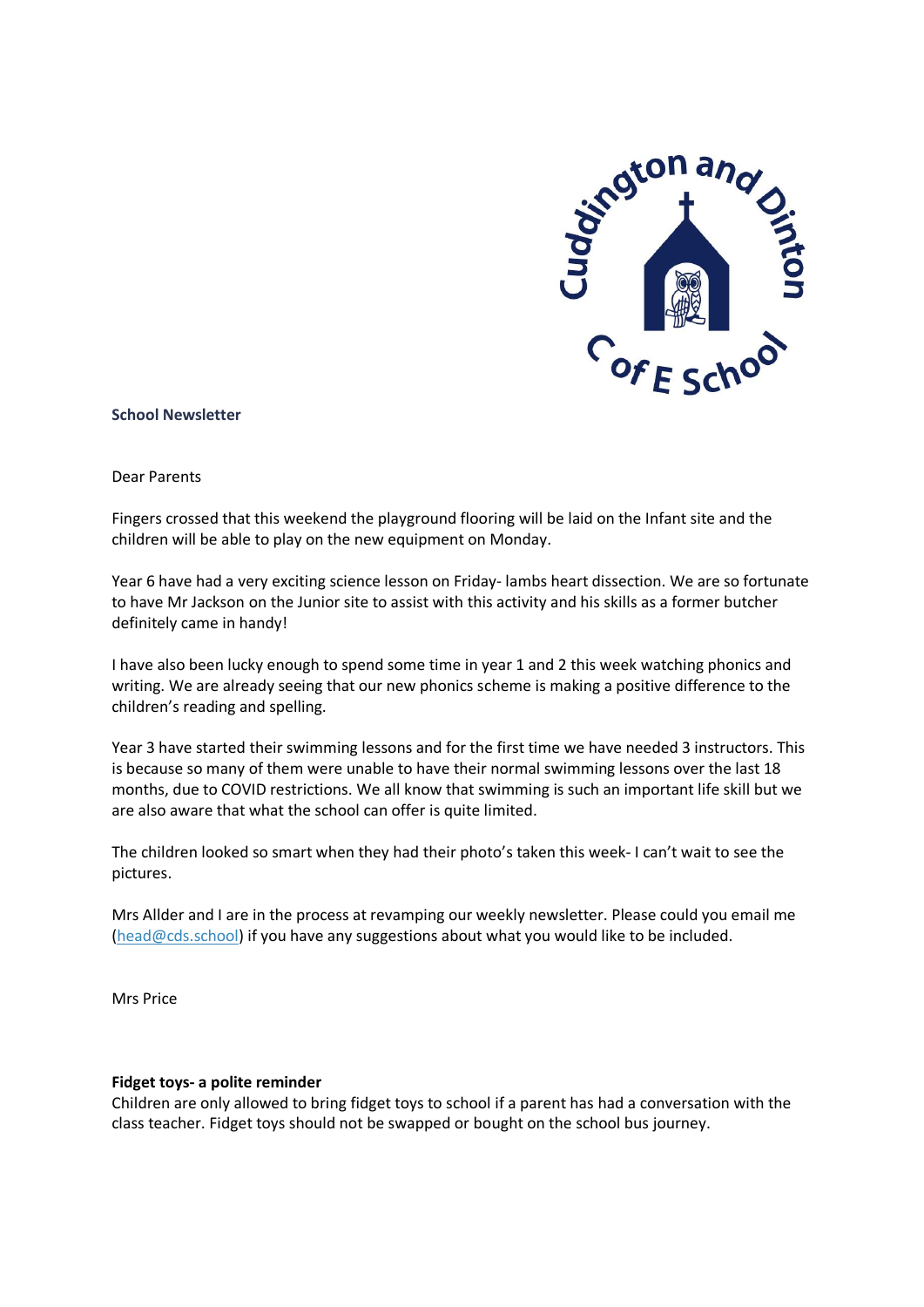#### **Infant Children walking to school**

Whilst standing on the gate, both Mrs Harvey and I have noticed that several children are not walking safely to school (running down the middle of the road, not staying with their parents). Whilst we all know that Upper Church Street is a village road, drivers do sometimes drive too quickly and the blind bend near to the school doesn't help. Please make sure that your child is with you at all times and walking close to the edge of the road.

# **Open days for Parents of Foundation children starting in September 2022.**

We will be offering the following visit days and times for our prospective and existing parents of Foundation children starting in September 2022.

03.11.21 - 9.30am 12.11.21 - 1.30pm 22.11.21 - 9.30am 11.01.22 -1.30pm

# **Year 7 Open days**

Year 6 children are able to attend the year 7 Open Day sessions during the day. We suggest that you only take them to visit 2 or 3 schools. These visits will be marked as authorised absence.

# **School Bus**

Almost sorted! I have asked for confirmation of the drop of times at the end of the school day as I have been informed that the driver leaves the children at the bus stop, even if there is only 1 parent waiting.

**Harvest donations reminder- to be sent into school with your child on Monday 4 th October** Single duvets and fitted sheets (children's and adult's) - Aylesbury Women's refuge Food donations (non-perishable) - Vineyard, Aylesbury Money (through Parent Pay) - UNISEF appeal for Afghanistan

# **Inloco**

Inloco's been created by two mums to help families find the flexible childcare they need to thrive. The community connects local friends, families and child carers, bringing people together on a simple, trusted platform. Whether it's for babysitting, after school help or holiday help, Inloco helps families find flexible child carers that are the right fit for their family. Please see the attached summary with further information.

# **Important Dates -**

Macmillan Coffee Morning at Cuddington Pavilion 25th September Junior Book Sales 27th September Infant Book Sale 28th September F4CADS meeting at Juniors 7pm 28th September Year 5 & 6 virtual visit to British Museum 30th September Year 5 School Sleepover 1st October Parent Book Look 3.15-3.35pm Infants / 3.25- 4pm Juniors 4th October